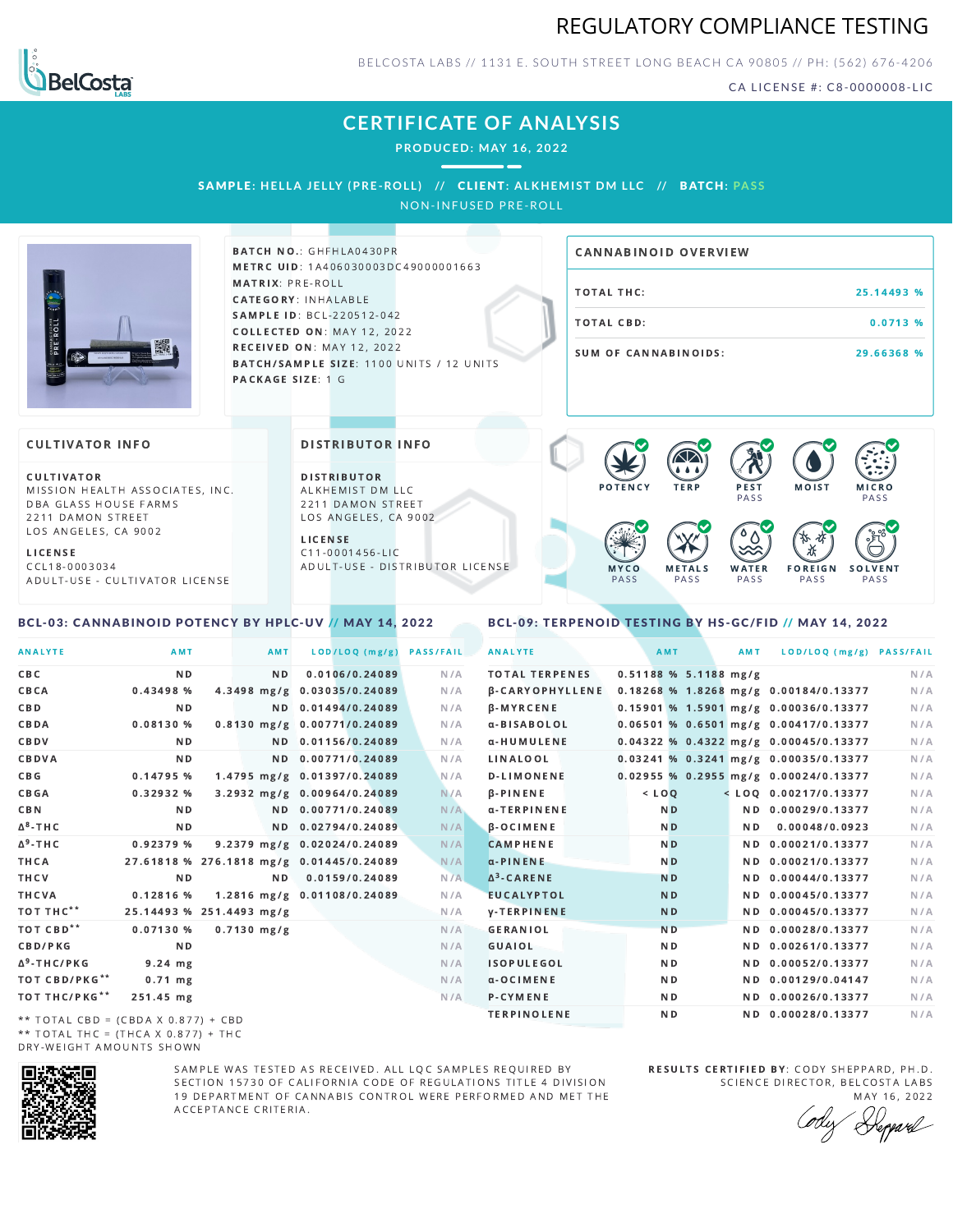# REGULATORY COMPLIANCE TESTING

### <span id="page-1-0"></span>BCL-13: PESTICIDE TESTING BY GC/MS // MAY 15, 2022

| <b>ANALYTE</b>         | LIMIT         | AMT (µg/g)     | LOD/LOQ (µg/g)  | <b>PASS/FAIL</b> |
|------------------------|---------------|----------------|-----------------|------------------|
| <b>CAPTAN</b>          | $0.7 \mu g/g$ | N <sub>D</sub> | 0.03112/0.09426 | <b>PASS</b>      |
| CHLORDANE              | Any amt       | N D            |                 | <b>PASS</b>      |
| <b>CHLORDANE CIS</b>   |               | ND.            | 0.01101/0.03337 | N/A              |
| <b>CHLORDANE TRANS</b> |               | N <sub>D</sub> | 0.01053/0.03183 | N/A              |
| <b>CHLORFENAPYR</b>    | Any amt       | N D            | 0.02373/0.07183 | <b>PASS</b>      |

| <b>ANALYTE</b>                      | LIMIT         | $AMT(\mu g/g)$ | LOD/LOQ (µg/g)  | <b>PASS/FAIL</b> |
|-------------------------------------|---------------|----------------|-----------------|------------------|
| <b>CHLORPYRIFOS</b>                 | Any amt       | N D            | 0.01107/0.03361 | <b>PASS</b>      |
| <b>DICHLORVOS</b>                   | Any amt       | N D            | 0.01166/0.03533 | <b>PASS</b>      |
| <b>METHYL PARATHION</b>             | Any amt       | ND.            | 0.01337/0.04053 | <b>PASS</b>      |
| PENTACHLORONI-<br><b>TROBENZENE</b> | $0.1 \mu g/g$ | ND.            | 0.01391/0.04219 | <b>PASS</b>      |
|                                     |               |                |                 |                  |

### BCL-05: RESIDUAL PESTICIDE ANALYSIS BY LC-MS/MS ESI // MAY 15, 2022

| <b>ANALYTE</b>             |               | LIMIT $AMT (\mu g/g)$ | LOD/LOQ (µg/g) | <b>PASS/FAIL</b> | <b>ANALYTE</b>          |               | LIMIT AMT $(\mu g/g)$ | LOD/LOQ (µg/g) PASS/FAIL |      |
|----------------------------|---------------|-----------------------|----------------|------------------|-------------------------|---------------|-----------------------|--------------------------|------|
| <b>ABAMECTIN</b>           | $0.1 \mu g/g$ | N D                   | 0.01153/0.04   | PASS             | <b>METALAXYL</b>        | $2 \mu g/g$   | $<$ LOQ               | 0.00503/0.02             | PASS |
| <b>ACEPHATE</b>            | $0.1 \mu g/g$ | N D                   | 0.00368/0.02   | <b>PASS</b>      | <b>METHIOCARB</b>       | Any amt       | N D                   | 0.00503/0.02             | PASS |
| ACEQUINOCYL                | $0.1 \mu g/g$ | N D                   | 0.00417/0.02   | <b>PASS</b>      | METHOMYL                | 1 $\mu$ g/g   | N D                   | 0.00494/0.02             | PASS |
| ACETAMIPRID                | $0.1 \mu g/g$ | N D                   | 0.00464/0.02   | PASS             | <b>MEVINPHOS</b>        | Any amt       | N D                   |                          | PASS |
| ALDICARB                   | Any amt       | N D                   | 0.01109/0.04   | <b>PASS</b>      | <b>MEVINPHOSI</b>       |               | ND.                   | 0.00163/0.0084           | N/A  |
| <b>AZOXYSTROBIN</b>        | $0.1 \mu g/g$ | N D                   | 0.00639/0.02   | PASS             | <b>MEVINPHOS II</b>     |               | N D                   | 0.00542/0.0316           | N/A  |
| <b>BIFENAZATE</b>          | $0.1 \mu g/g$ | N D                   | 0.00355/0.02   | PASS             | <b>MYCLOBUTANIL</b>     | $0.1 \mu g/g$ | N D                   | 0.00867/0.04             | PASS |
| <b>BIFENTHRIN</b>          | $3 \mu g/g$   | N D                   | 0.00473/0.04   | PASS             | <b>NALED</b>            | $0.1 \mu g/g$ | N D                   | 0.00328/0.02             | PASS |
| <b>BOSCALID</b>            | $0.1 \mu g/g$ | N D                   | 0.00494/0.02   | PASS             | OXAMYL                  | $0.5 \mu g/g$ | N D                   | 0.00455/0.02             | PASS |
| <b>CARBARYL</b>            | $0.5 \mu g/g$ | N D                   | 0.00295/0.02   | PASS             | PACLOBUTRAZOL           | Any amt       | N D                   | 0.00714/0.04             | PASS |
| CARBOFURAN                 | Any amt       | N D                   | 0.00613/0.02   | PASS             | PERMETHRIN              | $0.5 \mu g/g$ | N D                   |                          | PASS |
| CHLORANTRANIL-             | $10 \mu g/g$  | N D                   | 0.00697/0.04   | <b>PASS</b>      | PERMETHRIN CIS          |               | ND.                   | 0.00237/0.0082           | N/A  |
| <b>IPROLE</b>              |               |                       |                |                  | PERMETHRIN TRANS        |               |                       | ND 0.00245/0.0118        | N/A  |
| <b>CLOFENTEZINE</b>        | $0.1 \mu g/g$ | N D                   | 0.0054/0.02    | PASS             | <b>PHOSMET</b>          | $0.1 \mu g/g$ | N D                   | 0.0043/0.02              | PASS |
| COUMAPHOS                  | Any amt       | N D                   | 0.00215/0.02   | <b>PASS</b>      | PIPERONYLBUTO-          | $3 \mu g/g$   | N D                   | 0.00247/0.02             | PASS |
| CYFLUTHRIN                 | $2 \mu g/g$   | N D                   | 0.05508/0.2    | PASS             | XIDE                    |               |                       |                          |      |
| <b>CYPERMETHRIN</b>        | $1 \mu g/g$   | N D                   | 0.00556/0.04   | PASS             | <b>PRALLETHRIN</b>      | $0.1 \mu g/g$ | N D                   | 0.00392/0.02             | PASS |
| <b>DAMINOZIDE</b>          | Any amt       | N D                   | 0.00227/0.04   | PASS             | PROPICONAZOLE           | $0.1 \mu g/g$ | N D                   | 0.0024/0.02              | PASS |
| <b>DIAZINON</b>            | $0.1 \mu g/g$ | N D                   | 0.00487/0.02   | PASS             | <b>PROPOXUR</b>         | Any amt       | N D                   | 0.00374/0.02             | PASS |
| <b>DIMETHOATE</b>          | Any amt       | N D                   | 0.00354/0.02   | PASS             | <b>PYRETHRINS</b>       | $0.5 \mu g/g$ | N D                   |                          | PASS |
| <b>DIMETHOMORPH</b>        | $2 \mu g/g$   | N D                   |                | PASS             | PYRETHRINS PYRETHRIN I  |               | N D                   | 0.00726/0.04             | N/A  |
| <b>DIMETHOMORPH I</b>      |               | N D                   | 0.00109/0.0078 | N/A              | PYRETHRINS PYRETHRIN II |               |                       | ND 0.00754/0.02284       | N/A  |
| <b>DIMETHOMORPH II</b>     |               | N D                   | 0.0015/0.0122  | N/A              | <b>PYRIDABEN</b>        | $0.1 \mu g/g$ | N D                   | 0.0034/0.02              | PASS |
| <b>ETHOPROPHOS</b>         | Any amt       | N D                   | 0.0041/0.02    | <b>PASS</b>      | <b>SPINETORAM</b>       | $0.1 \mu g/g$ | N D                   |                          | PASS |
| <b>ETOFENPROX</b>          | Any amt       | N D                   | 0.00274/0.02   | <b>PASS</b>      | <b>SPINETORAM J</b>     |               | N D                   | 0.00329/0.016            | N/A  |
| ETOXAZOLE                  | $0.1 \mu g/g$ | N D                   | 0.00385/0.02   | <b>PASS</b>      | <b>SPINETORAM L</b>     |               | N D                   | 0.00157/0.016            | N/A  |
| <b>FENHEXAMID</b>          | $0.1 \mu g/g$ | N D                   | 0.01055/0.02   | <b>PASS</b>      | SPINOSAD                | $0.1 \mu g/g$ | N D                   |                          | PASS |
| <b>FENOXYCARB</b>          | Any amt       | N D                   | 0.00175/0.02   | PASS             | SPINOSAD A              |               |                       | ND 0.00205/0.01438       | N/A  |
| <b>FENPYROXIMATE</b>       | $0.1 \mu g/g$ | N D                   | 0.00481/0.02   | PASS             | SPINOSAD D              |               |                       | ND 0.00104/0.00498       | N/A  |
| <b>FIPRONIL</b>            | Any amt       | N D                   | 0.00478/0.02   | PASS             | <b>SPIROMESIFEN</b>     | $0.1 \mu g/g$ | N D                   | 0.00944/0.04             | PASS |
| FLONICAMID                 | $0.1 \mu g/g$ | N D                   | 0.00398/0.02   | PASS             | <b>SPIROTETRAMAT</b>    | $0.1 \mu g/g$ | N D                   | 0.00208/0.02             | PASS |
| FLUDIOXONIL                | $0.1 \mu g/g$ | N D                   | 0.01369/0.04   | PASS             | <b>SPIROXAMINE</b>      | Any amt       | N D                   | 0.00344/0.02             | PASS |
| <b>HEXYTHIAZOX</b>         | $0.1 \mu g/g$ | N D                   | 0.00297/0.02   | PASS             | <b>TEBUCONAZOLE</b>     | $0.1 \mu g/g$ | N D                   | 0.00816/0.04             | PASS |
| IMAZALIL                   | Any amt       | N D                   | 0.0056/0.02    | PASS             | <b>THIACLOPRID</b>      | Any amt       | N D                   | 0.0039/0.02              | PASS |
| <b>IMIDACLOPRID</b>        | $5 \mu g/g$   | N D                   | 0.00645/0.02   | PASS             | <b>THIAMETHOXAM</b>     | $5 \mu g/g$   | N D                   | 0.00358/0.02             | PASS |
| <b>KRESOXIM-</b><br>METHYL | $0.1 \mu g/g$ | N D                   | 0.00339/0.02   | PASS             | TRIFLOXYSTROB-<br>ΙN    | $0.1 \mu g/g$ | N D                   | 0.00421/0.02             | PASS |



https://lims.tagleaf.com/coa\_/5c1As0KdyH Page 2 of 3